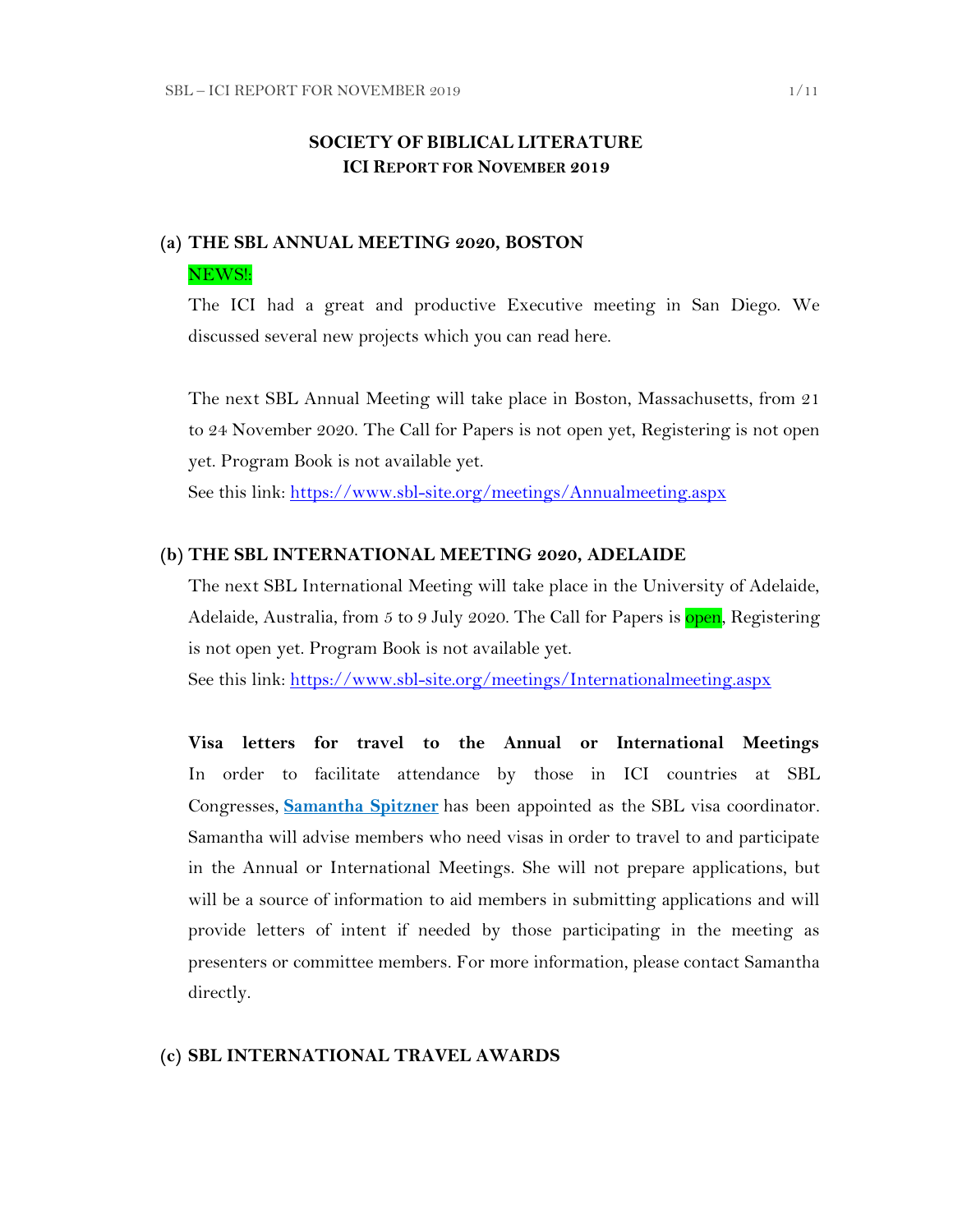The SBL International Travel Awards offer opportunities to current SBL members outside North America to attend the Annual or International Meeting, to participate in the program, to enhance their professional development, and to build their network with fellow scholars. These grants help facilitate the work of Program Units and the International Cooperation Initiative ("ICI"). These grants are intended to support underrepresented and underresourced scholars. As such, preference will be given to women, people of historically underrepresented ethnicities, and members from **[ICI-qualifying countries](https://www.sbl-site.org/assets/pdfs/ICIcountries.pdf)**. A key criterion is an applicant's demonstrable financial need.

Four International Travel Award Panels (ITAP) will administer the awards each year, serving four geographic regions:

- Africa and Middle East
- Asia and Pacific
- Eastern Europe
- Latin America and Caribbean

For awards offered in 2020, each ITAP will administer \$3,000 in awards in each region. The panels may determine the best distribution of funds (e.g., as one \$1000 and one \$2000 award, or as three awards of \$1000 each). The applicants must attend the Annual or International Meetings, but may or may not participate in the program, depending upon their needs expressed in the application. All grants include lodging (one room, single or shared) for four nights and complimentary meeting registration. Recipients may not have attended an Annual or International Meeting within the last five (5) years.

<https://www.sbl-site.org/membership/AMtravelgrant.aspx>

#### **(d) PUBLICATION IN [ANCIENT NEAR EAST MONOGRAPHS](http://www.sbl-site.org/publications/Books_ANEmonographs.aspx) (ANEM)**

ANEM is a series that was established by the SBL at the request of the International Cooperation Initiative (ICI), jointly published with the Universidad Católica Argentina's Centro de Estudios de Historia del Antiguo Oriente (CEHAO) and co-edited by Jeffrey Stackert and Juan Manuel Tebes. The series publishes volumes on the Ancient Near East (including ancient Israel) both in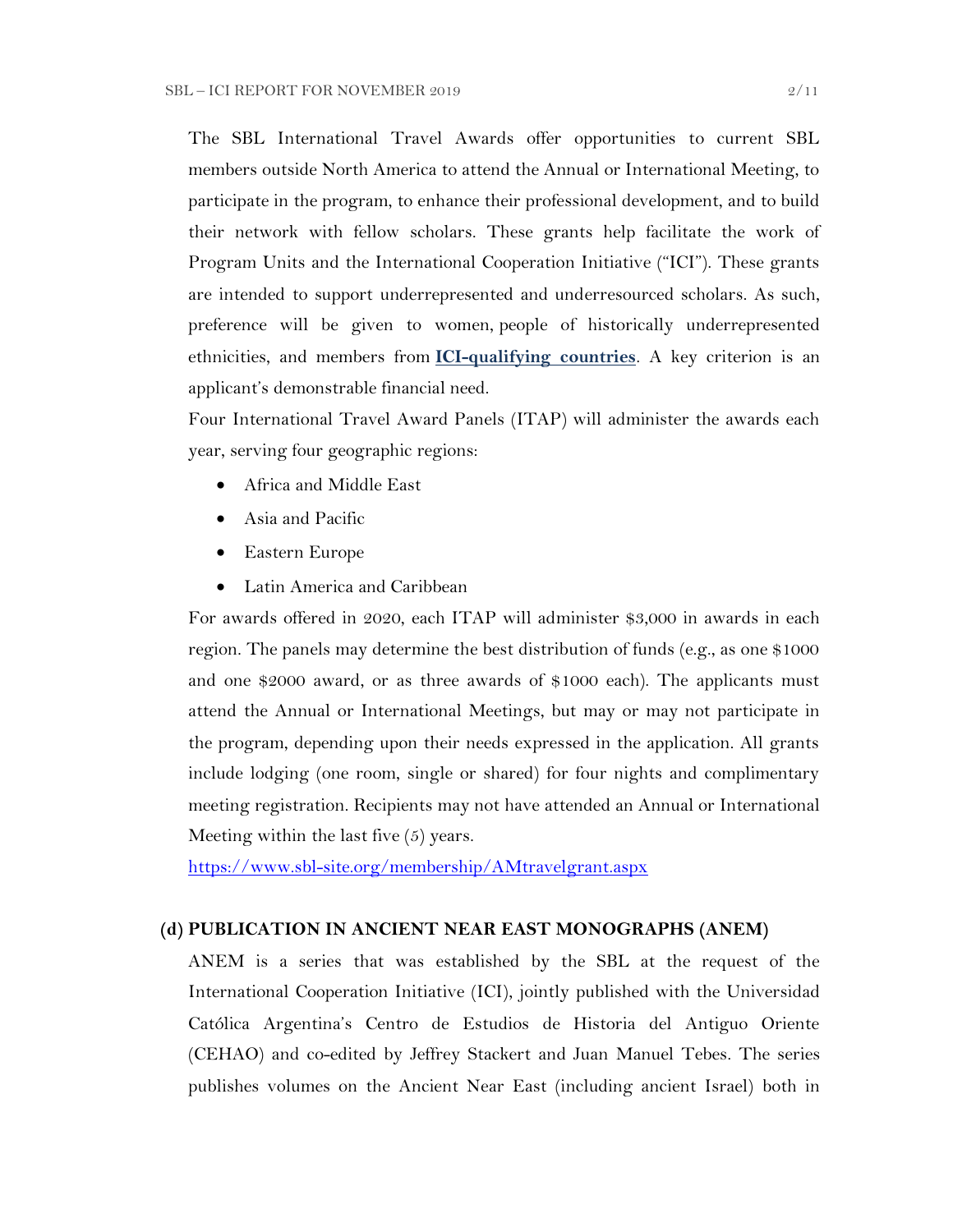print and electronically, making them freely available for download. Paperback and hardback versions of the volumes are available, for a reasonable price.

To view the volumes published in the series, please go to

[http://www.sbl-site.org/publications/Books\\_ANEmonographs.aspx](http://www.sbl-site.org/publications/Books_ANEmonographs.aspx) (SBL English version)

<http://www.uca.edu.ar/anem> (CEHAO Spanish version)

The latest volume in ANEM is:

**SCHELLENBERG, Annette, Thomas KRUGER (eds.) Sounding Sensory Profiles in The Ancient Near East. Ancient Near East Monographs – Monografías sobre el Antiguo Oriente, Volume 25. Atlanta: Society of Biblical Literature – Centro de Estudios del Antiguo Oriente, 2019. 422 pp. ISBN 9781628372410**

An interdisciplinary essay collection from an international group of experts.

For several decades sociologists and cultural anthropologists have intensively researched the role of the senses in a variety of cultures, and their studies show how diverse cultures understand and evaluate the five or more senses differently. In this collection of eighteen essays, biblical and ancient Near Eastern scholars, as well as cultural anthropologists, apply the questions and methods from anthropological and sociological studies to Israel, Mesopotamia, and Egypt. Experts offer insights into the meaning of the senses in the ancient world, examining the classical senses (seeing, hearing, touching, smelling, tasting) as well as other senses (such as kinesthesis and the sense of balance) and sense-related issues (such as disgust, sensory imagination, and disabilities). This collection provides a stimulus and a basis for students and scholars to explore the senses in the ancient Near East.

#### Features:

- Exploration of the relationship between sensory experience and reasoning.
- Assessments of how theory and practice of the senses relate to each other.
- Essays examining connections between emotions and senses.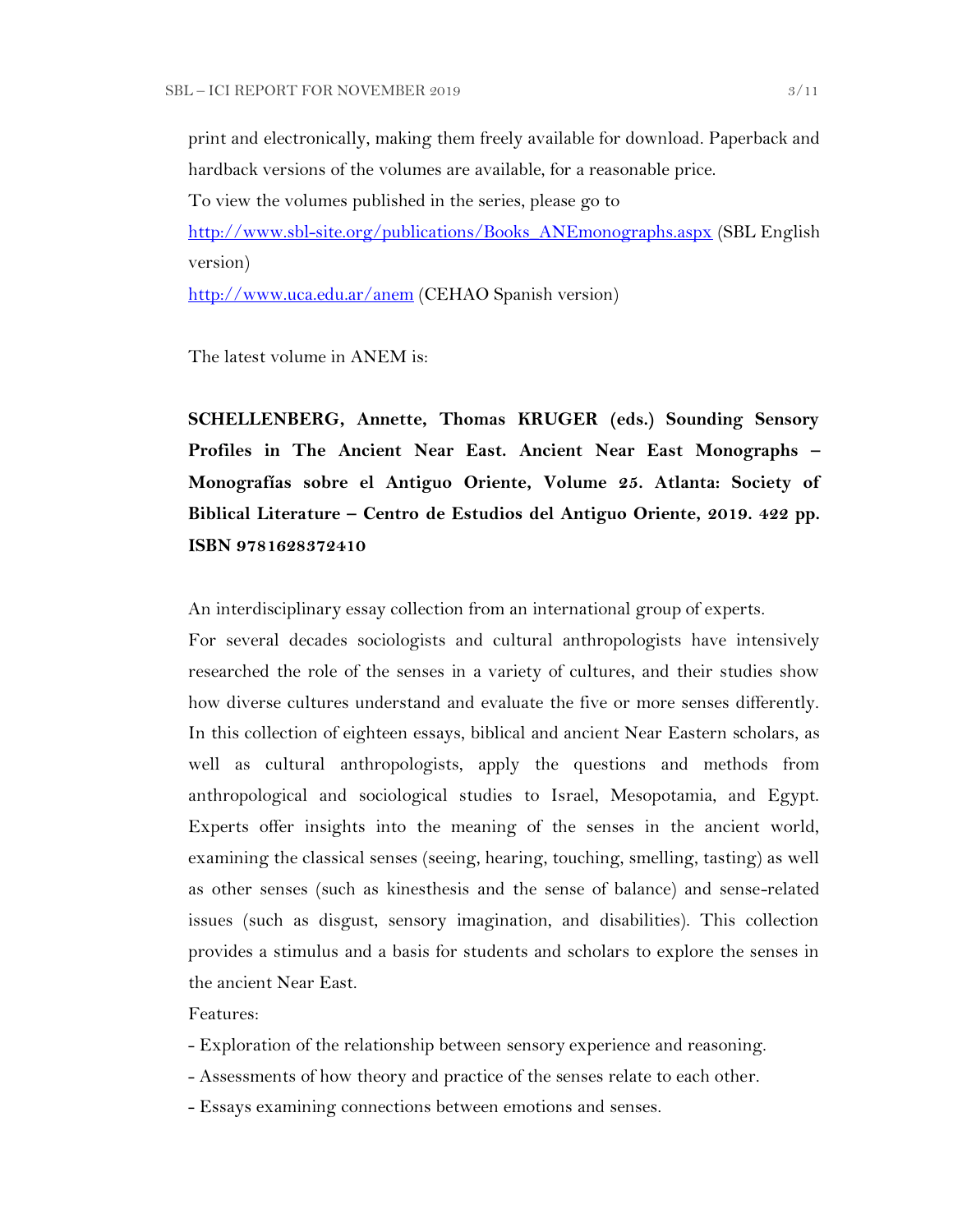# **(e) PUBLICATION IN INTERNATIONAL VOICES IN BIBLICAL STUDIES (IVBS)**

IVBS is a series that was established by the SBL at the request of the International Cooperation Initiative (ICI), and which is co-edited by Monica Melanchthon and Jione Havea. IVBS encourages in particular submissions from scholars in the present seven international regions for which it has editorial boards: Africa, Central and Eastern Europe, Latin America, Middle East-South Asia, Northeast Asia, Pacific, and Southeast Asia. Interregional collaborations are also welcome. IVBS publishes works in English and in any other language for which its editors can find qualified peer reviewers. Any work published in IVBS is freely available to anyone in perpetuity. The series publishes work generally in the area of reception history and criticism. The scope is not limited to any particular biblical text or historical timeframe. The works will mainly be published in English and, wherever possible, also in primary languages of authors. For more information please go to [http://ivbs.sbl-site.org/home.aspx.](http://ivbs.sbl-site.org/home.aspx) If you would consider publishing your work in this series, feel free to contact one of the two general editors, [Monica Melanchthon](mailto:ivbs2010@gmail.com) or [Jione Havea.](mailto:jioneh@nsw.uca.org.au)

The latest volume in IVBS is:

# **Byung-Mu Ahn, Hanna in (Translator), Wongi Park (Translator). Stories of Minjung Theology: The Theological Journey of Ahn Byung-Mu in His Own Words Atlanta: SBL Press, 2019.**

Trace the theological awakening of one of the foremost Asian theologians.

This autobiography combines the personal story of theologian Ahn Byung-Mu with the history of the Korean nation in light of the dramatic social, political, and cultural upheavals of the 1970s. This book traces Ahn's journey from his childhood in Korea under Japanese colonial rule, to his study in Germany, his return to Korea, through his realization of the unsuitability of German scholarship to his own Korean context. It records the history of minjung (the people's) theology that emerged in Asia, Ahn's involvement in it, and his interpretations of major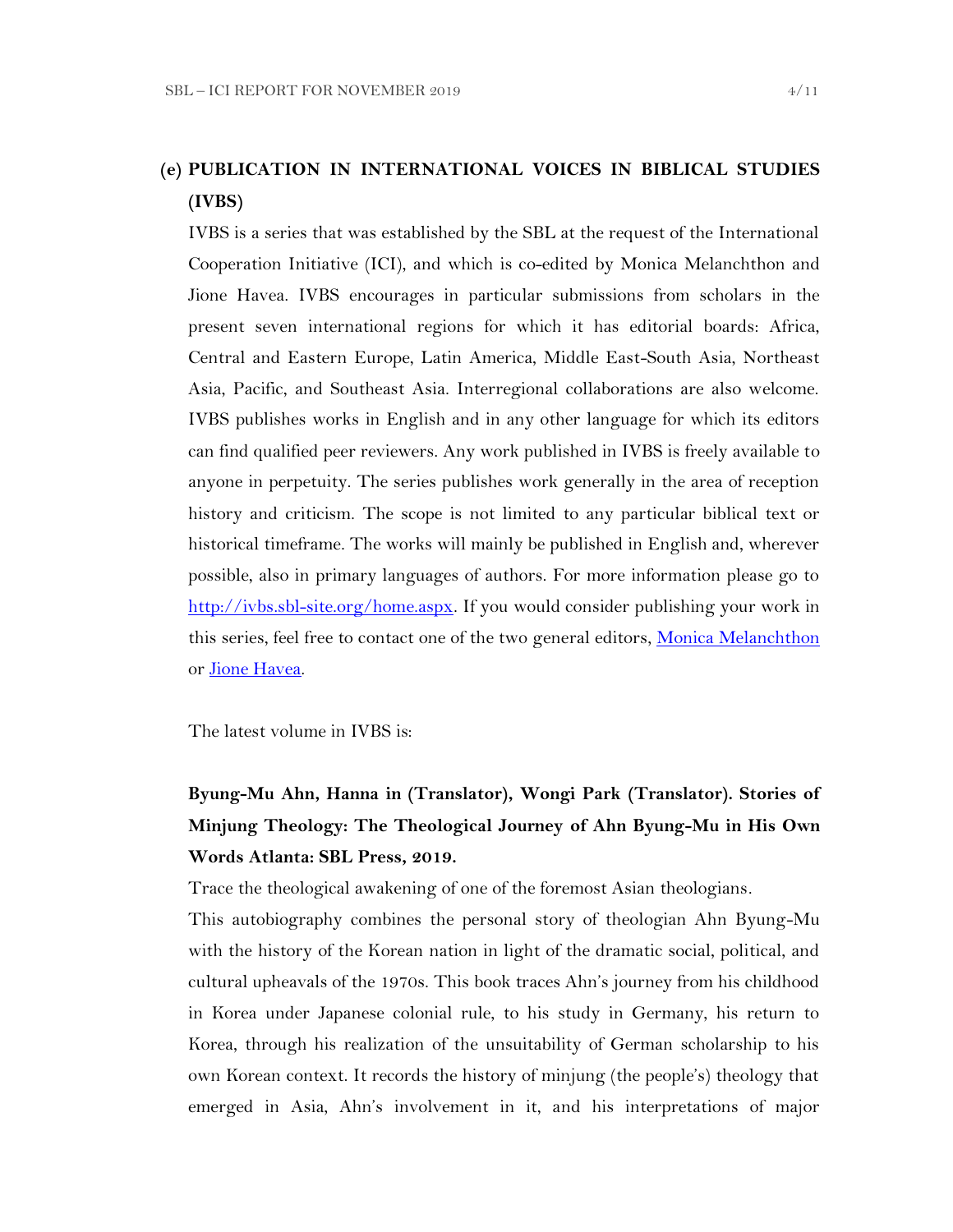Christian doctrines such as God, sin, Jesus, and the Holy Spirit from the minjung perspective.

Features:

- The first English translation of Ahn's autobiography, considered one of the best works in minjung theology and contextual biblical interpretation.

- Conversations between Ahn and young Korean theologians.

- An introductory essay that situates Ahn's work in its context and discusses the place and purpose of minjung hermeneutics in a vastly different Korea.

#### **(f) ICI ONLINE BOOK REPOSITORY**

For a **full alphabetic list of all publications available for free in the ICI book repository program**, please go to:

[http://www.sbl-site.org/publications/Books\\_ICIbooks.aspx](http://www.sbl-site.org/publications/Books_ICIbooks.aspx)

#### **Short Report by Nicole Tilford:**

According to our records, in 2019 we have uploaded 22 books. Of those, 20 are from SBL Press (Atlanta, GA) and 2 from Brown Judaic Studies (Providence, RI). We expect to post another 7 due by the end of this year, 6 from SBL Press and 1 from Brown Judaic Studies. So year total: 29. In addition, we have posted links for 2 volumes from the Instituto Multidisciplinario de Historia y Ciencias Humanas (IMHICIHU-CONICET) (Buenos Aires, Argentina). We have also published 2 volumes in ANEM this year and 3 volumes from IVBS.

**NEWS!:** Following our meeting in San Diego, and considering suggestions of scholars who think their country should have access to the repository taking into account the recent economic changes in the world economy, we are considering simplifying the criteria for identifying such countries. Stay tuned for developments!

### **(g) JSTOR**

JSTOR provides free or low cost access to more than 1,500 institutions in 69 countries.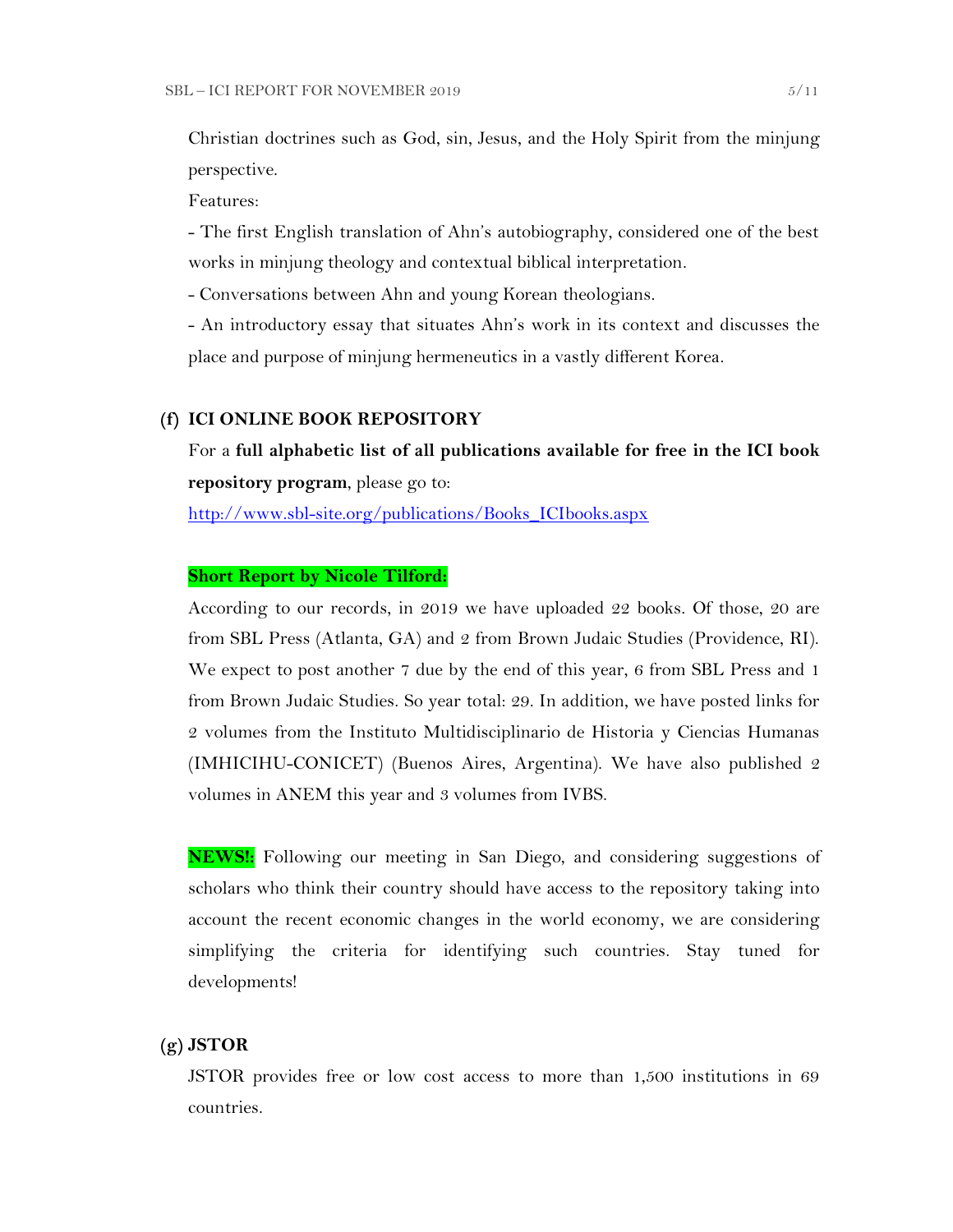More than 1,500 institutions in Africa and other developing nations receive access to JSTOR free of charge or for steeply reduced fees. This is made possible through a combination of philanthropic support and the fees paid by libraries in other countries around the world, as well as publishers' eagerness to support this work. More information is available about JSTOR's [African Access](http://about.jstor.org/libraries/african-access-initiative)  [Initiative](http://about.jstor.org/libraries/african-access-initiative) and [Developing Nations Access Initiative](http://about.jstor.org/libraries/developing-nations-access-initiative) programs.

#### Need JSTOR Access?

As part of your Society of Biblical Literature membership, save 50% on the annual JPASS plan, your personal access to the JSTOR archive. With more than 1,900 scholarly journals, JSTOR is one of the world's leading academic databases. Millions of users worldwide rely on JSTOR for research, fact checking, and book reviews. This discounted subscription includes unlimited reading access and 120 article downloads. JSTOR adds new titles every month so you'll have a growing collection of the world's leading peer-reviewed journals only a click away.

To access the discounted JPASS, log-in to the SBL website with your member ID. Just below where you entered your member ID, click membership benefits. You will see JSTOR's JPASS among the benefits and a link "To get your savings: click here."

#### **(h) ICI TEACHING COLLABORATION PROGRAM**

In order to facilitate the exchange of scholars and institutions in biblical studies across the globe, a teaching collaboration program is run by the ICI. The facility consists of lists of scholars and institutions interested in exchanges that are made available on the SBL website.

See: [http://sbl-site.org/educational/ICITeaching.aspx.](http://sbl-site.org/educational/ICITeaching.aspx) If you or your institution is interested in such collaboration, please visit the site and enroll yourself in these lists. For more information, contact [Jackie du Toit.](mailto:dutoitjs@ufs.ac.za)

#### **(i) SBL WOMEN'S ARCHIVE PROJECT NEW!**

The number of women and the types of roles they hold in the SBL have been increasing since Anna Ely Rhoads joined in 1894. Women push methodological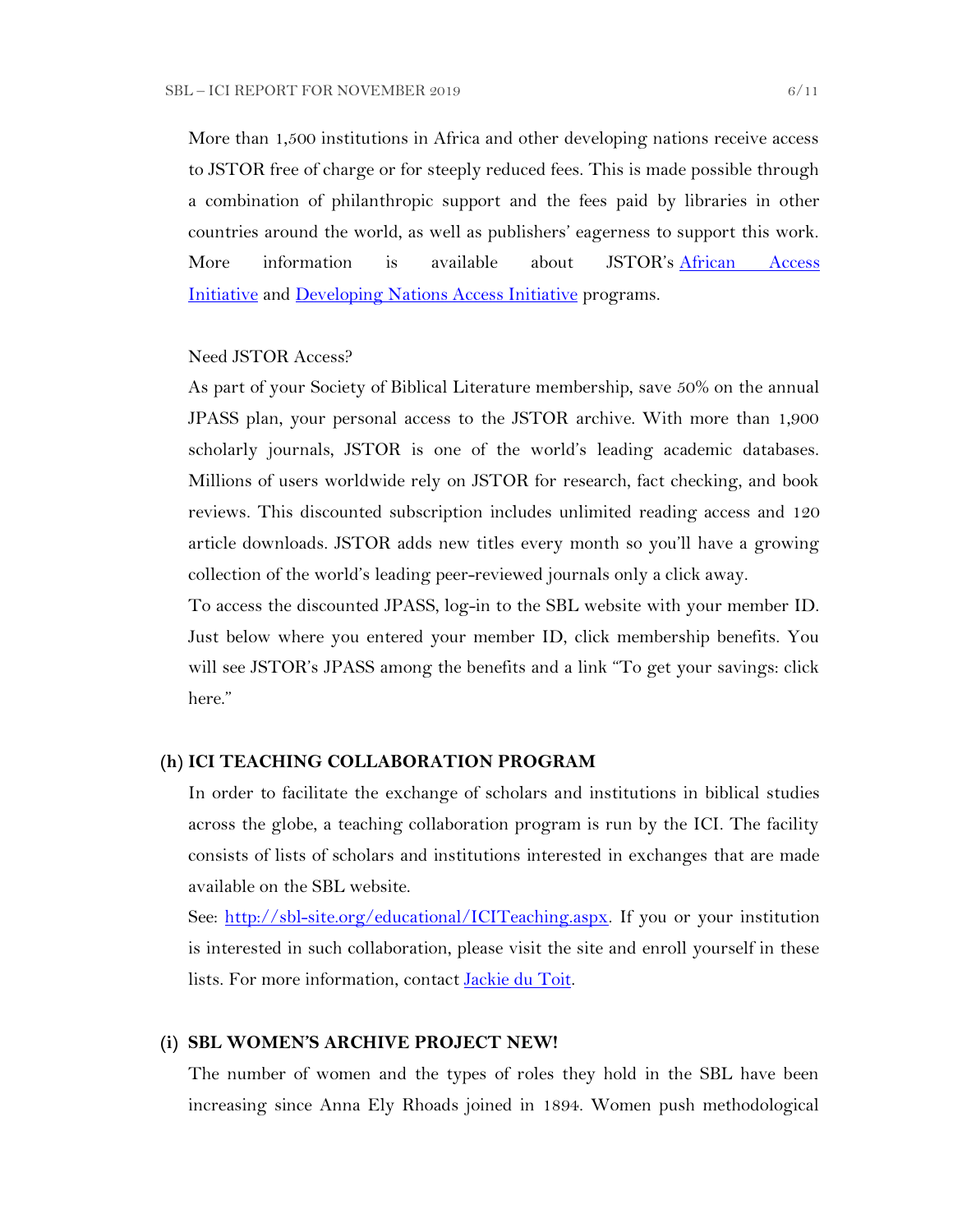boundaries, teach and mentor students, and support guild initiatives by serving as editors, program chairs, committee members, and officers. To honor women's accomplishments and to consider the unique challenges they continue to face, the Society is developing a digital archive to preserve the stories of women in the guild. We invite women members to share their personal stories through video, audio, pictorial, and written reflections. Submissions will become part of the official SBL archival records. It is our hope that this will become the first of many archive projects that will preserve the unique experience of members from a guild that continues to grow, change, and become more inclusive.

For more reflection guidelines and submission instructions, see the SBL Women's Archive <u>page</u>. Check out the  $FAO$  for additional information about this project and the archive.

#### **(j) JOURNAL OF BIBLICAL LITERATURE (JBL) ARCHIVE**

Take note that an archive with JBL articles from volume 122.1 of 2003 through volume 130.1 of 2011 is available online to people accessing the SBL website from any ICI country. See [http://www.sbl-site.org/publications/ICI\\_JBLarchive.aspx.](http://www.sbl-site.org/publications/ICI_JBLarchive.aspx)  All articles in those volumes can be downloaded for free!

#### **(k) THE SBL WEBSITE**

The SBL website (on the SBL Press page) has a facility where one can search the full text of all SBL books! For this very convenient tool, see:

<http://sbl-site.org/publications/default.aspx>

For searching reviews of a vast number of academic publications, see the website of Review of Biblical Literature (RBL) at (you have to log in with your membership number):

<http://www.bookreviews.org/>

#### **(l) EVENTS**

The SBL maintains a significant list of events taking place anywhere in the globe. For the full list please go to<http://www.sbl-site.org/meetings/events.aspx>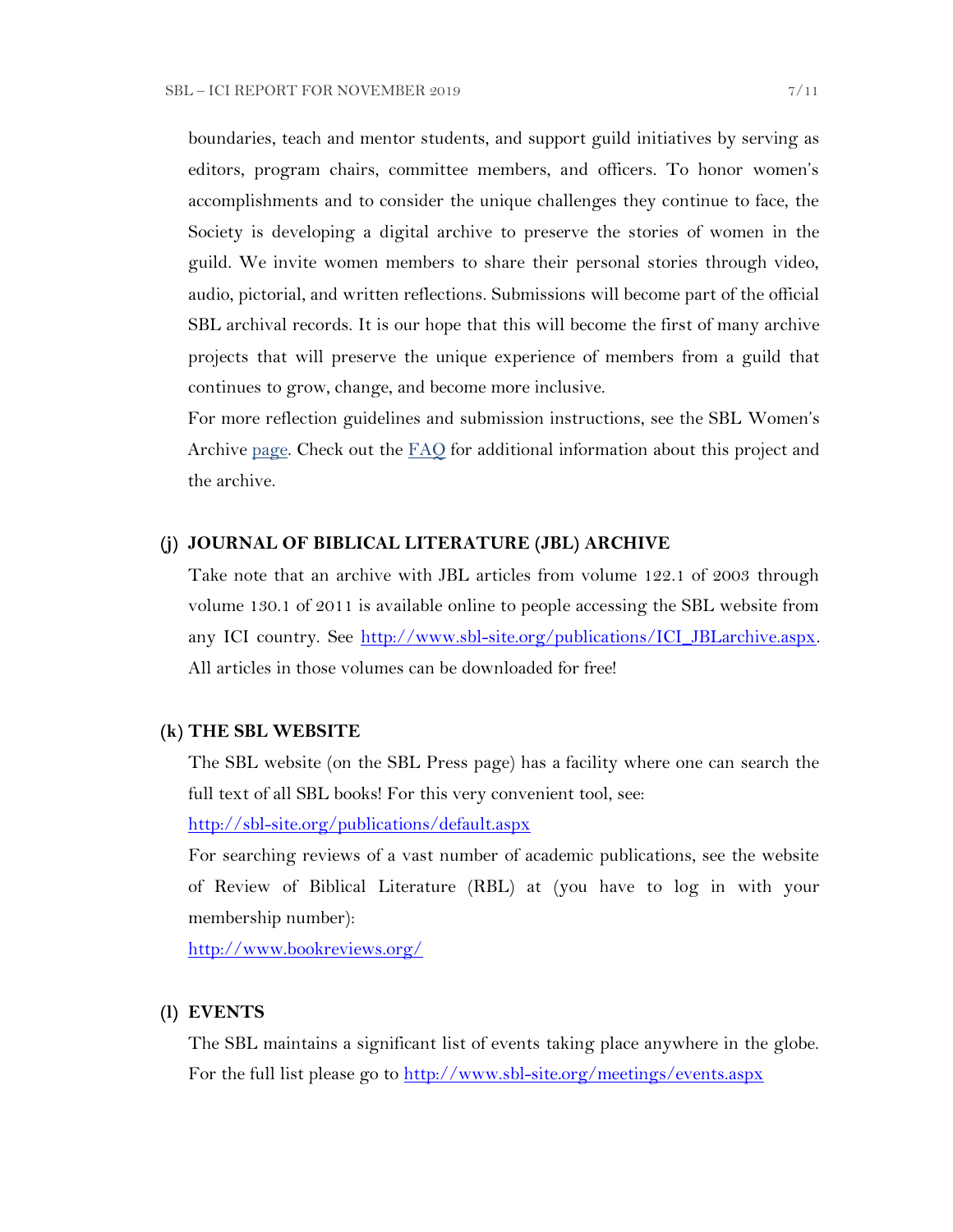A selection of events is listed below—mainly those taking place in ICI regions. Please provide information on conferences in your region, including calls for papers, to Sharon Johnson at  $\frac{\text{sharon.}(\partial s\text{bl-site.} \text{org.}}{\text{gl.}(\partial s\text{bl-site.} \text{org.}})$ 

#### **2020**

#### **1/15 Application Deadline: Oxford Summer School in Greek Palaeography**

The eighth Lincoln College International Summer School in Greek Palaeography will be held on 27 July - 1 August 2020. The school offers a five-day introduction to the study of Greek manuscripts through ten reading classes, three library visits and five thematic lectures. The school is intended for students of Classics, Patristics, Theology, Biblical or Byzantine Studies. Applications and references must be received not later than 15 January 2020.

<http://www.linc.ox.ac.uk/Greek-Palaeography-About>

#### **3/31 Deadline: Call for Papers**

# **Colloquium Biblicum Lovaniense LXIX, 2020 (President: Jan Willem van Henten, University of Amsterdam)**

The reception history of the four Books of the Maccabees is as rich as it is diverse. The relevance of these books is apparent from the multi-faceted ongoing recent scholarship, which can be characterized by the incorporation of literary approaches, a renewed interest in historical issues and the contemporary political and cultural contexts of the books, a more systematic discussion of religious and theological themes and a more intense study of the reception history. Nevertheless, we are still in need of elaborate analyses of the literary aspects of the Maccabean Books. The recent publication of a decree during Seleucus IV's rule calls for a reassessment of 1 and 2 Maccabees as historical sources as well as renewed contextualizations of the books as historical documents. How do the Maccabean books articulate the interactions of religion with politics and culture? What could be the theological relevance of 1-4 Maccabees? Finally, the reception history of the Maccabean Books also deserves further study.

CALL FOR SHORT PAPERS: Short paper proposals (including name, institutional affiliation, postal address, e-mail address, title and abstract of ca. 200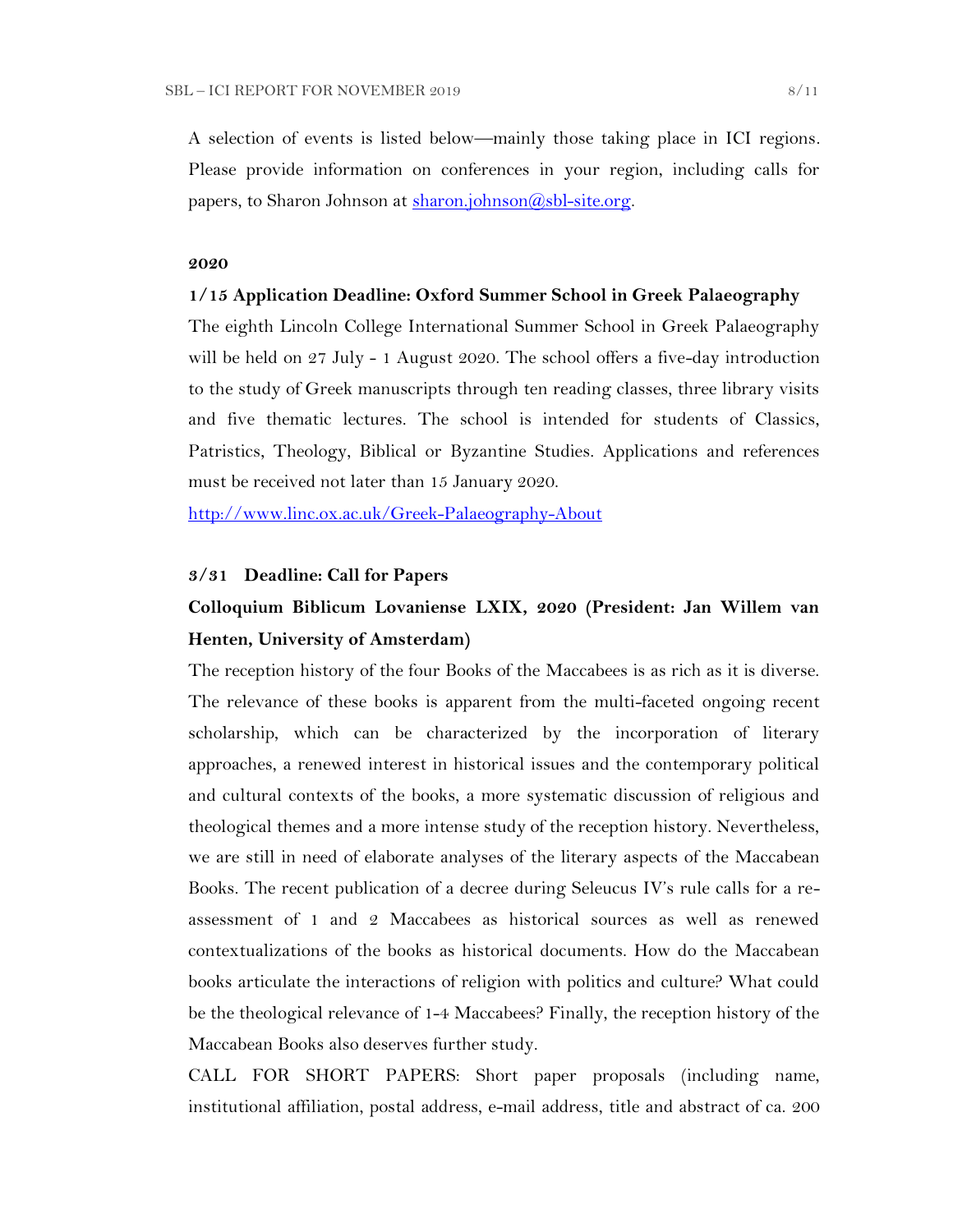words) should be sent to: Jan Willem van Henten, President CBL 2020, j.w.vanhenten@uva.nl no later than 31 March 2020.

[https://theo.kuleuven.be/en/research/centres/centr\\_collbibl](https://theo.kuleuven.be/en/research/centres/centr_collbibl)

# **4/30 CFP Deadline: Women and Gender in the Bible and the Biblical World**

"Open Theology" ([http://www.degruyter.com/view/j/opth\)](http://www.degruyter.com/view/j/opth) invites submissions for the topical issue "Women and Gender in the Bible and the Biblical World", prepared in collaboration with the conference "Women and Gender in the Bible and the Ancient World", held by University of Glasgow.

<https://www.degruyter.com/page/1972>

## **7/5-7/9 2020 SBL International Meeting**

University of Adelaide, Adelaide Australia

<https://www.sbl-site.org/meetings/Internationalmeeting.aspx>

#### **7/22- 7/24 Colloquium Biblicum Lovaniense LXIX, 2020**

The Colloquium Biblicum Lovaniense is an annual international conference on Biblical Studies jointly organised by the theological faculties of the Katholieke Universiteit Leuven and the Université Catholique de Louvain. The meetings take place in the Faculty of Theology and Religious Studies at the KU Leuven and are alternately dedicated to a topic in Old and in New Testament Studies. The Colloquium offers a forum and meeting place for research and scholarly discussion in the field of Biblical Studies. As a rule the annual conference focuses on a biblical book or a collection of writings, but it also addresses thematic subjects.

[https://theo.kuleuven.be/en/research/centres/centr\\_collbibl](https://theo.kuleuven.be/en/research/centres/centr_collbibl)

#### **(m) SBL EDUCATIONAL RESOURCES FREELY AVAILABLE**

There are links to numerous educational resources on the SBL website. The following are freely available: (i) Resources on Teaching the Bible; (ii) Freely downloadable Hebrew, Greek and Transliteration fonts (amongst others); (iii)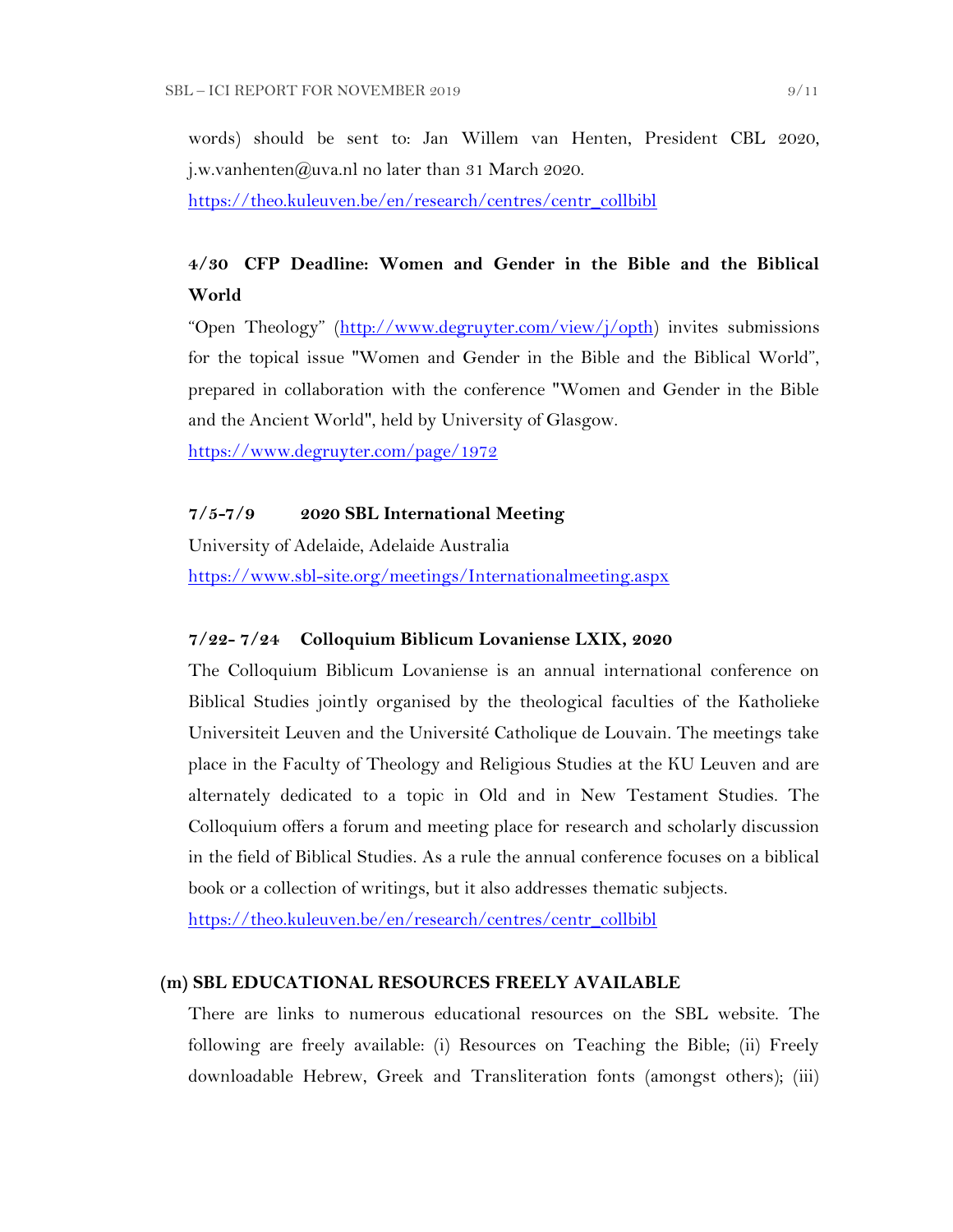Resources on Bible translations and commentaries; and (iv) Research tool resources.

See<http://sbl-site.org/educational/default.aspx>

### **(n) BIBLE ODYSSEY**

Remember to check the newly-developed **Bible Odyssey** online portal. See [www.bibleodyssey.org.](http://www.bibleodyssey.org/) This portal offers wonderful educational resources, but also resources for broader popular audiences. Use this site to popularize our academic studies in faith communities!

Any topics you would like to see Bible Odyssey address? Just send a message to: [bow@sbl-site.org](mailto:bow@sbl-site.org)

## **NEWS!: Bible Odyssey translation project**

The ICI is taking on the role of networking with other non-anglophone biblical studies learned societies around the world to translate Bible Odyssey articles into several key languages: so far Spanish, Portuguese, Korean, and Mandarin Chinese. There is already an agreement for Vietnamese, with the Vietnamese Biblical Theology Society (VBTS). For Spanish, the Argentinean Biblical Association (ABA) has accepted the invitation to join the project. For Chinese, talks are held with the Center for Judaic and Inter-religious Studies at Shandong University. For Portuguese, talks are held with Portuguese Jesuits' Communication Office. Stay tuned for more developments!

#### **(o) PLEASE PASS ON THE INFORMATION**

Please share this newsletter with your colleagues and students and become a liaison for your institution and SBL. (Please contact our liaison officer, *Jackie du* [Toit,](mailto:dutoitjs@ufs.ac.za) if you would like to assist as contact person in your region.) Your advocacy for ICI strengthens biblical studies as a discipline and builds relationships in the global community. Thank you to those who have done so in the past—we also receive letters from people who received the newsletter from someone else.